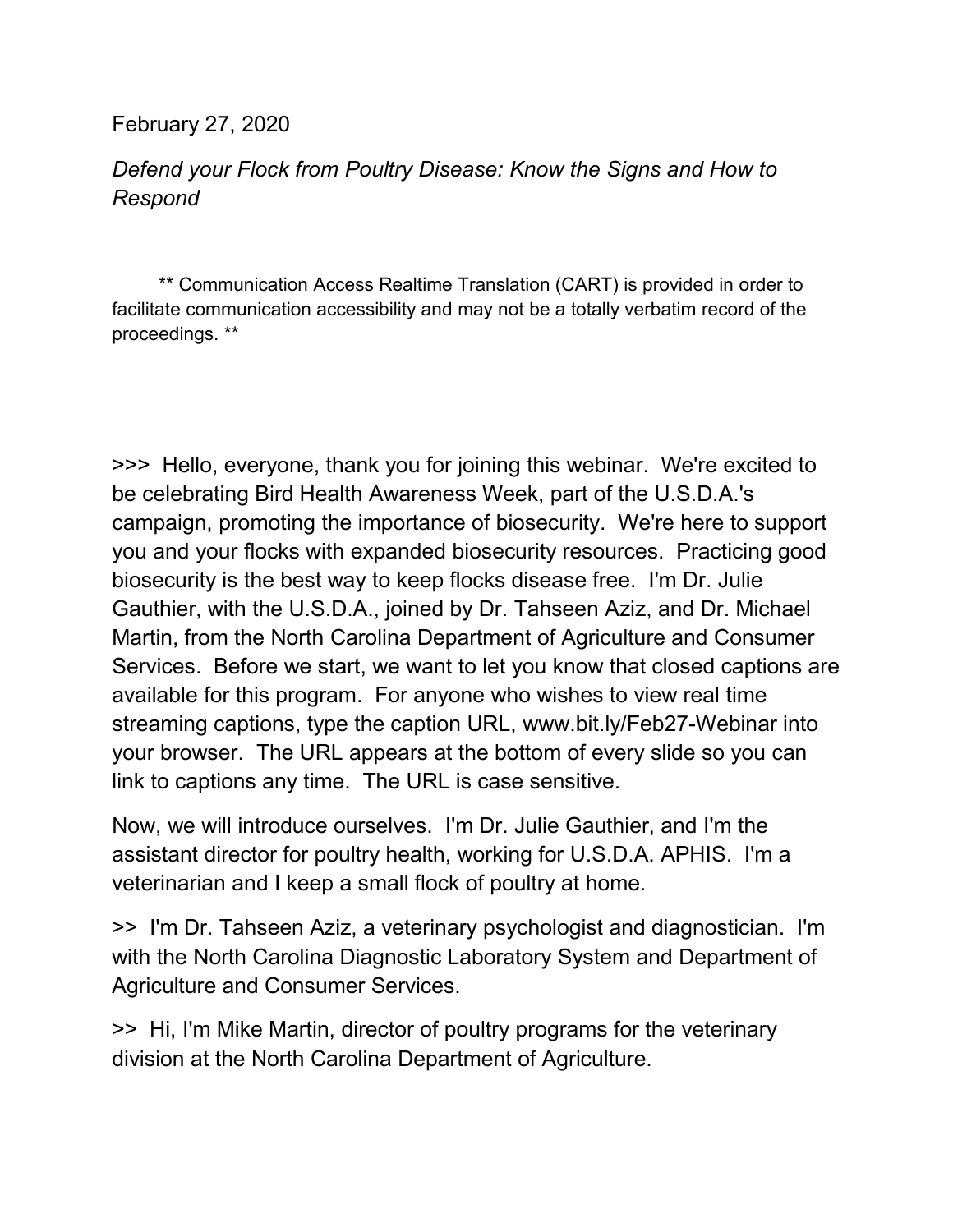>> Thank you, Dr. Martin. Please feel free to submit questions by clicking the Q&A button at the bottom of the screen. We will answer your questions after the webinar has concluded. The Q&A will be posted with the recording of this webinar on the APHIS website. Be sure to follow the Defend Your Flock campaign on Facebook and Twitter to find out when the recording and Q&A are available. We will share those online destinations at the end of the webinar.

We will start our presentation by talking about why prevention is so important, and usually much more successful than treatment, like the injection this sick hen is receiving. Preventable infectious diseases cause much suffering for poultry, all over the world. Flock keepers often contact me asking for help, and often it's heart breaking for both of us because no treatment exists that will cure the problem, or it's too stressful for chickens to undergo treatment, or medication is too costly. I wish they contacted me earlier, about how to prevent the problem through biosecurity. Mike, I know you also had this conversation with people faced with sick flocks. Can you talk about why prevention is more effective?

>> Sure, we will talk a lot during this presentation about various diseases, and you will see that there are a fair number of diseases with no treatment, so these birds will get sick, exposed and may suffer while you're figuring out what to do, and there may be no treatment available, or it may be too late to treat them effectively or may not be cost effective. So when we look at this situation, prevention is key, from happening at all, mitigates everything so hopefully you don't have to go down the treatment path.

>> The step you take to stop the spread or introduction of harmful germs is biosecurity. A biosecurity plan is a combination of steps, and every flock is unique. So biosecurity is unique and customizable for your property, for the reason you keep the birds, climate and other things that make the flocks special. To be successful, biosecurity should be good habits, easy to do every day, every time. It should be practical, affordable, and focus on the big risks, such as bringing new birds home. When I talk to other small flock owners, they ask why they need a biosecurity plan if they only have a few chickens. I say, with a few simple habits, they can have a lot of control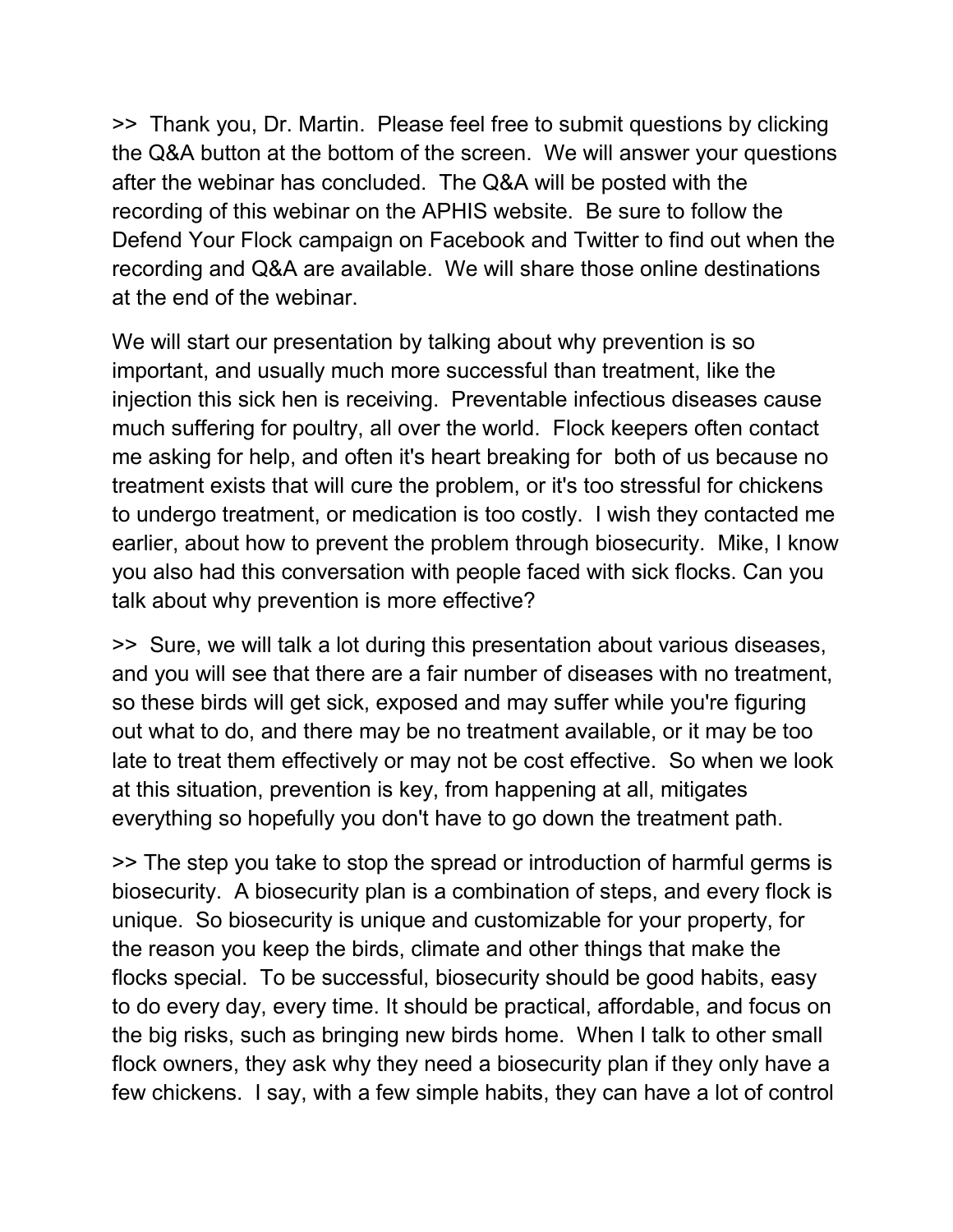over the risks to their flock's health. My advice to small flock keepers is about the importance of practicing biosecurity.

>> Prevention is better than treatment. If you are doing disease prevention, the way to start is having a plan for biosecurity or a physical plan, either written or in your head, as far as how to control against risks of disease. For every flock, you will have a bit of individuality, each flock, each environment, is different. It's up to you to determine the most common, most likely risk factors for bringing bad bugs into the population. After that, it's looking at what ways to prevent the diseases from getting into the flock and determining what will be cost effective and time effective for you, and determining how to go about it, consistently, as far as practicing good biosecurity. So, it's an individualistic plan, but planning, nonetheless.

>> In the next part of the presentation, we will talk about poultry problems that biosecurity can prevent. They're grouped into three major categories. First, rare but highly contagious and deadly poultry diseases. Next, common and preventable diseases in the United States, and also, germs that don't make poultry sick but can be dangerous to people. Without biosecurity, the diseases that we will show are more likely to happen. By practicing biosecurity every day, every time, you may never see the problems we're about to describe. To know whether a disease is affecting your flock, you must know how to spot a sick chicken. We will help you identify sick birds. Tahseen, what are some warning signs?

>> First, you should show the normal behavior and appearance of the birds. Healthy birds should be alert, active, have a normal appearance, and posture, should walk normally. The most common symptoms in sick birds include decreased activity, lethargy, not eating, anorexia, limping, leg weakness, abnormal posture, loose or bloody droppings, discoloration, or swelling of the comb, swelling of the eyelids, difficulty breathing, rasping breathing, ocular secretions, watery eyes, swelling of the joints, severe color loss, swollen head, thickening of the skin of the lower legs.

>> So the young chicken on the left and baby turkey on the right don't look like they're feeling well. Tahseen, could you describe the sign?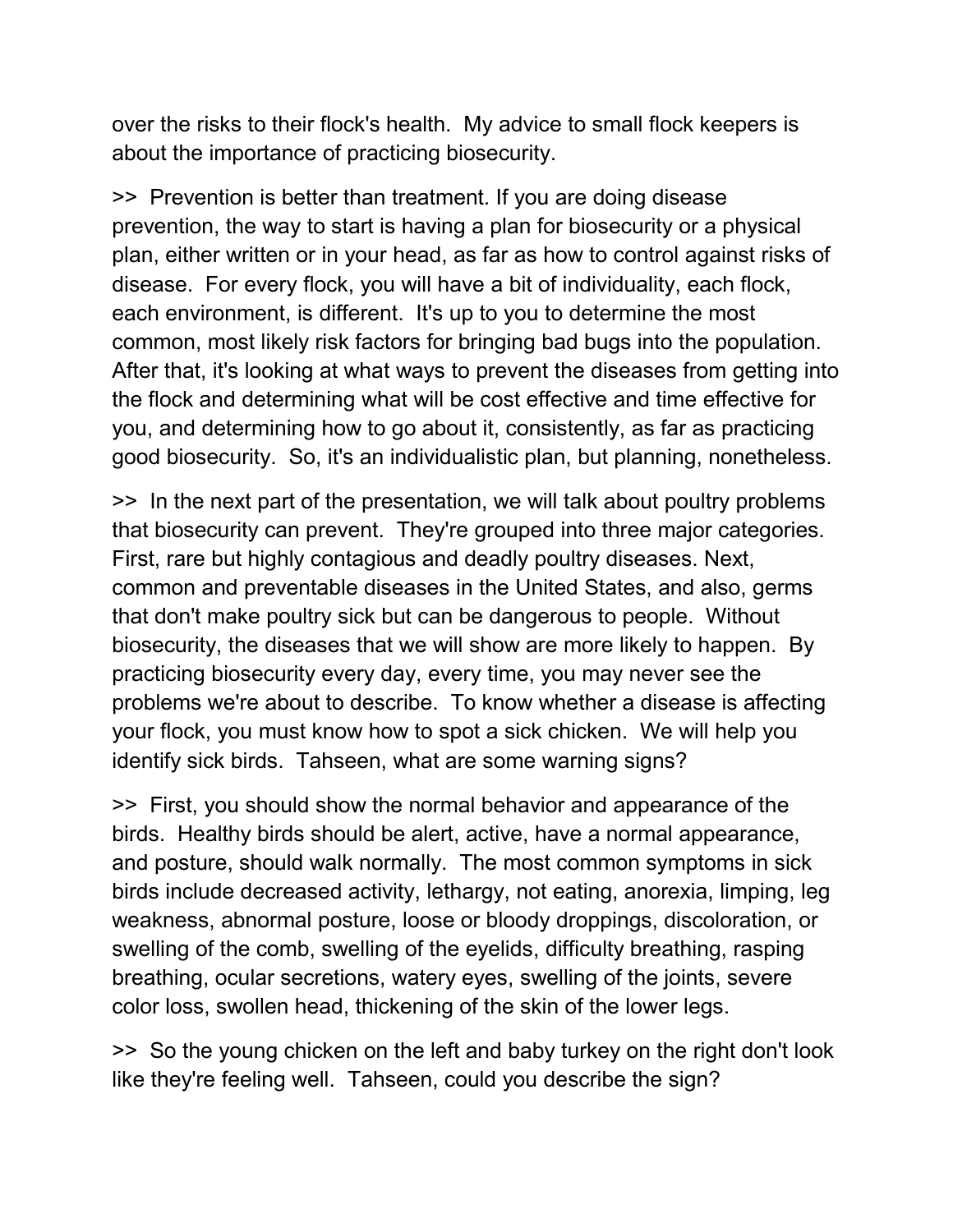>> You're right. Certainly, these birds don't look healthy. They look lethargic, crouching, which means they're in hunchback posture. On the right, the turkey looks, ruffled feathers, droopy wings and eyes are closed. Definitely, these two birds are not healthy.

>> Sometimes poultry can act strangely or have an unusual appearance but they're not sick. What's going on with the hen in the left, Mike?

>> The bird on the left is exhibiting normal behavior for this chicken. It's a brooding hen. It's a chicken becoming a good mom, sitting on the eggs, keeping them nice and warm. People might think the bird is not active, not feeding and getting water as they used to, but it's normal. The one thing to watch out for, some can become more maternal, and may not get enough food or water for themselves. It's good to watch them and kick them off the nest once in a while. On the right, a, its skin has a normal pigmentation. People may think there's a skin disease or something wrong, that needs to be seen by a vet. That's not the case. One thing Tahseen talked about is knowing what is normal, to determine what's not normal. It's upright, responsive, so a lot of that goes to help you determine this bird is actually a normal bird.

>> Now, details about some chicken diseases we hope you never encounter. These can be grouped into four syndromes, infections that can cause sudden death of most of the flocks, those that cause aggressive illness, affect the mouth and nose, infections that cause nervous system - signs like Marek's disease. In the first category, these cause sudden death of many birds in a flock. These two stand out. Avian influenza, and virulent Newcastle disease. You may see them abbreviated as AI, and VND. We work hard to keep these out of United States. They cause suffering and death, and outbreak, it impacts the economy and jobs related to the poultry industry and the prices we all pay for eggs and other poultry products. If a number of birds die suddenly without explanation, this may be a design of one of those diseases and the keepers should notify the USDA area veterinarian or state veterinarian right away. What is avian influenza?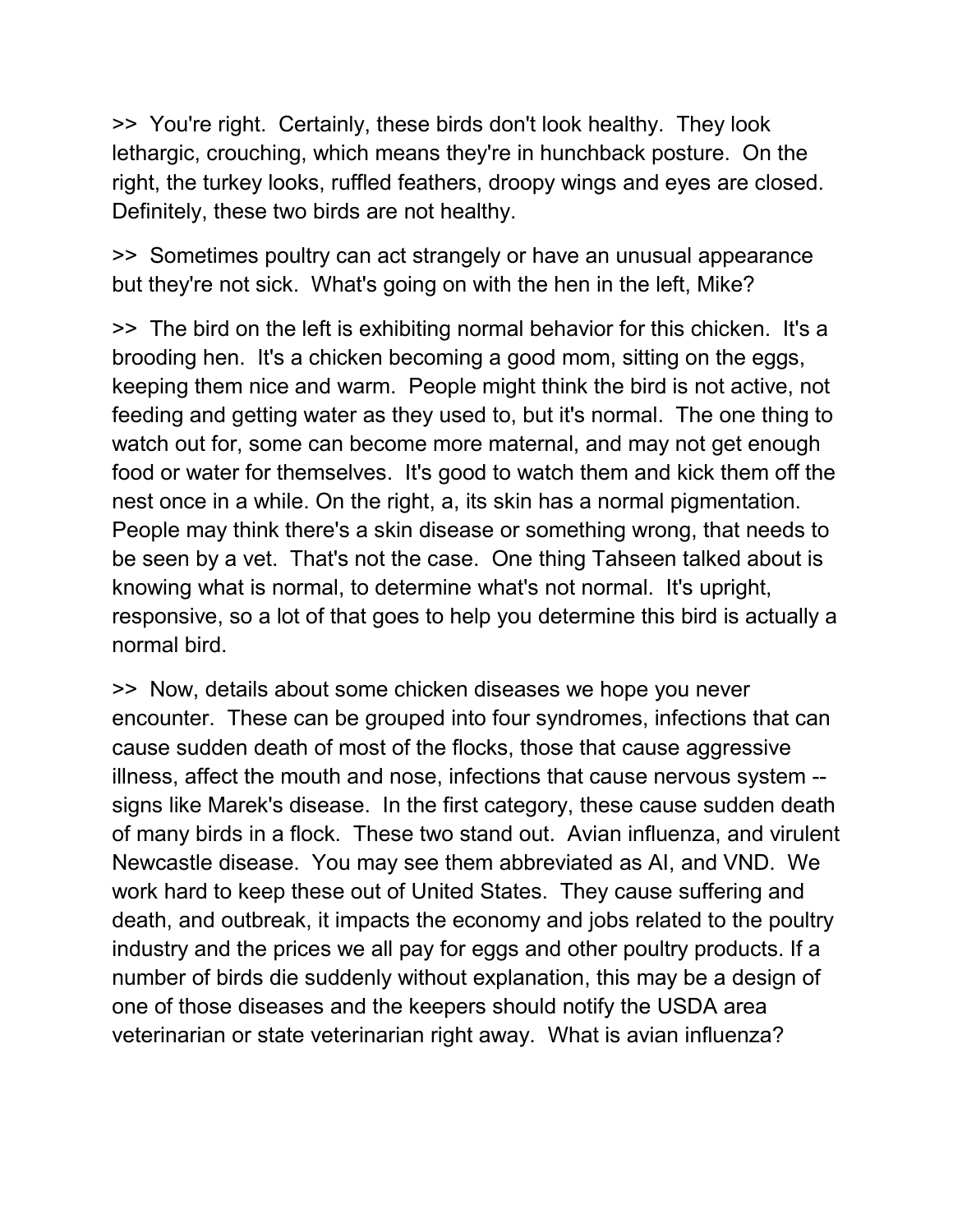>> Avian influenza is a highly contagious, transmissible disease caused by a virus. The virus that causes the disease, different kinds of birds, and spread through secretions and droppings. People can catch the virus on hands, shoes, clothes and equipment. Also, remember that wild birds can be an important source of infection. The symptoms of avian influenza really vary. Depends on the virus strain and host species, so what kind of bird. Some strains produce mild respiratory symptoms such as coughing, ocular and nasal secretions, swelling of the nasal sinuses.

 That's a common sign in certain birds such as ducks and turkeys. On the other hand, some strains are very virulent and can cause high mortality, that can reach 100% in a few days. In some cases, chickens may die without showing symptoms. The bird is just found dead. In other cases, symptoms can include blue discoloration and swelling of the head, red discoloration of the shank, the lower leg and feet, and sometimes, blood stained ocular and nasal secretions, and diarrhea.

>> On the next slide we show the signs that infected birds can show. Can you talk about treating these birds?

>> Avian influenza is really not curable. There's no treatment, like other viral diseases in poultry. So there's no treatment for avian influenza.

>> Virulent Newcastle disease on the next slide is similar, isn't it?

>> Actually, it is. Newcastle disease infection, virulent strains can be similar, the signs, to avian influenza, and can spread from infected birds through secretions and feathers and droppings. People can move these germs on their hands, clothes and equipment.

>> Can you describe the signs of infection with virulent Newcastle? Can it be treated?

>> Again, Newcastle disease is not treatable. The symptoms vary depending on the strains. Some strains cause mild respiratory disease with mild symptoms. Other strains are very virulent, and can cause high mortality that can reach 100%. Symptoms include severe lethargy, decreased feed and water intake, sneezing, nasal secretions, coughing,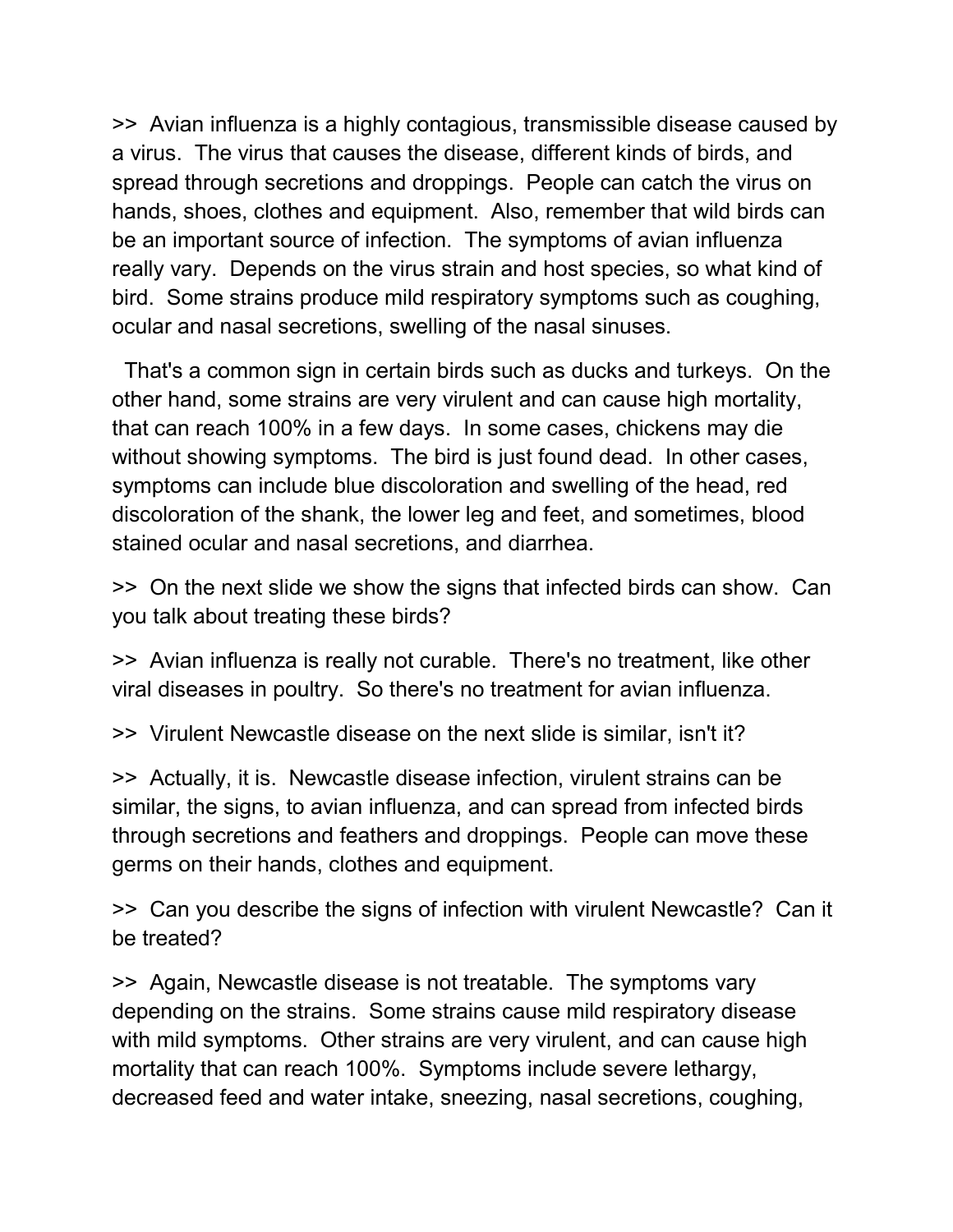gasping for air. Other symptoms, greenish diarrhea, and sometimes we see swelling around the eyes.

>> These are terrible for birds. Next, we have the signs, and three pictures that show a rooster and hen affected by virulent Newcastle disease.

>> The picture on the left shows two birds, lethargic, you can see discoloration of the comb, and the picture on the right, you can see secretions, discharge from the nostrils and mouth.

>> Now, we will focus on more common diseases. These are often found in backyard flocks in the United States and preventable with good biosecurity. These are respiratory diseases, Marek's disease, and coccidiosis. They're not the only infectious disease affecting chickens, but the most likely flocks are likely to see. The common respiratory diseases in chickens are based by bacteria and viruses. Mycoplasma infections are common, mycoplasma synoviae and mycoplasma gallisepticum.

You will often see these abbreviated as MS and MG. Infectious coryza is another disease. ILT and IB are also, can be spread by infected birds, including wild birds, through droppings, body discharges, and feathers. Again, people can move the germs around on their hands, shoes, clothes, or dirty equipment. In the case of MG, the hen can spread it to chicks through the eggs. Tahseen, what are the signs the flocks are affected by one of these diseases?

>> The signs of respiratory disease are not specific. They're general and usually don't pinpoint to a certain disease. The most common symptoms in birds affected with respiratory disease are rasping breathing, secretions from the nostrils and eyes, ocular and nasal discharges, swelling of the eyelids, gasping for air. Difficulty breathing, the bird opens their mouth during breathing, sometimes, with changes in egg quality such as production of misshapen eggs, thin shells, and sometimes, egg without shells. These symptoms are general, and not specific for, all it can tell us is that the bird has respiratory disease. As far as the treatment, it depends on the causative agent. With viral diseases, there's no treatment, like other viral diseases in poultry. For bacterial diseases such as mycoplasma, the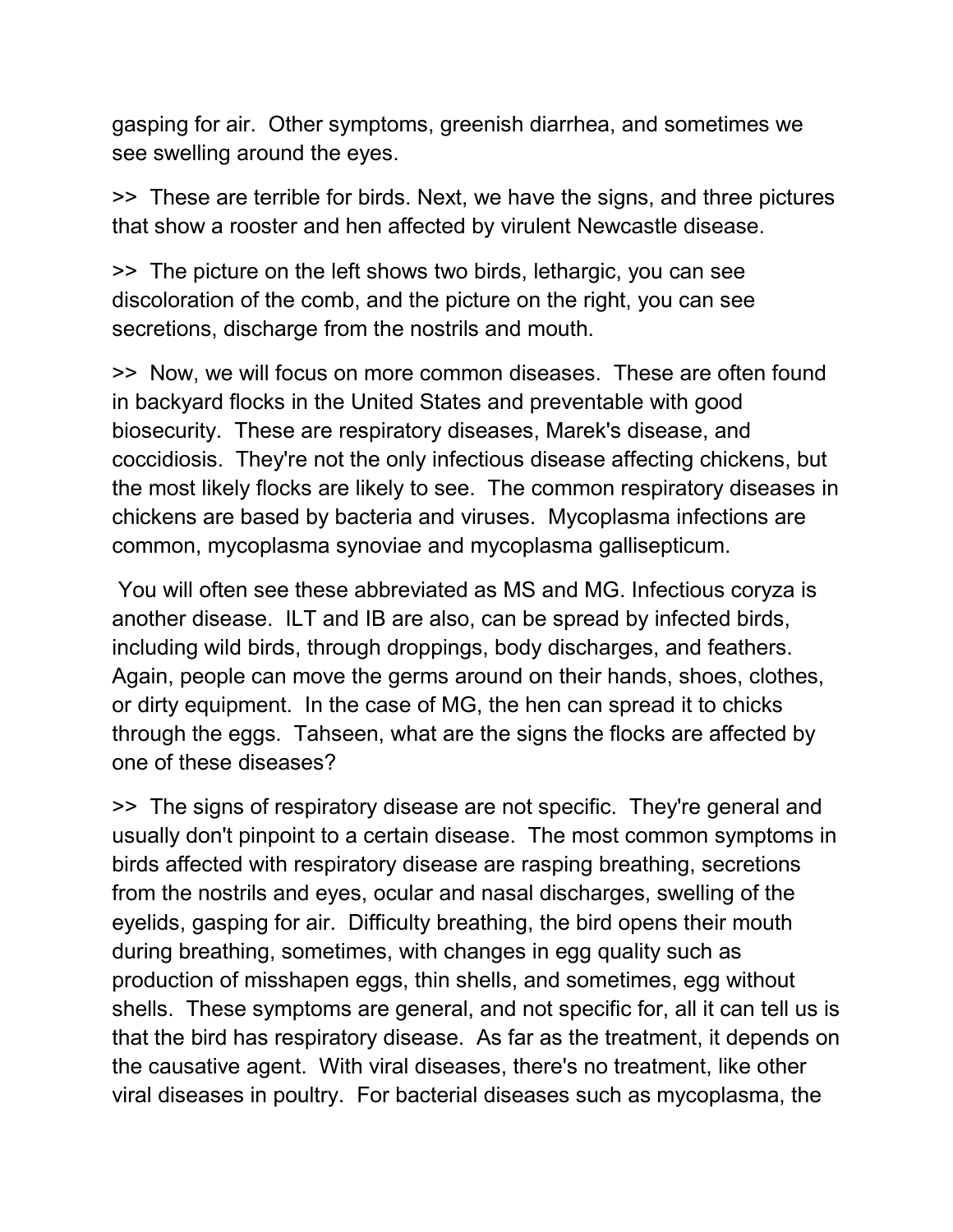diseases can be treated with antibiotics, however, keep in mind that although the antibiotics may cure the disease, the birds look fine, no symptoms any more, but they can remain a carrier. The germs remain in the bird and the bird can shed the causative agent and can be a source of infection to other birds in the flock.

>> The next four slides show cases of each of those respiratory diseases. Tahseen, please describe the signs you see in each photo.

>> This is a turkey, you can see there's swelling of the face under the eye. And there's, swelling of the nasal sinus. In this case, the bird is infected with mycoplasma.

>> Next.

>> The other slide shows the same thing. You can see the swelling in the face, just under the eye. And this shows infection of the nasal sinus. In this case, it's caused by a bacteria. Next, this bird, stretching of the legs, and opening of the mouth. These symptoms indicate that the bird has difficulty breathing. That's why the bird twists the head and opens the mouth, trying to get air. In this case, the disease is infectious laryngotracheitis, a viral disease. These eggs are misshapen, not normal shaped. One of the eggs, the shell is cracked, broken. The reason is the shell is thin and can be broken easily. In this case, the eggs from a bird with infectious bronchitis, a viral disease and production of misshapen or thin shelled eggs, eggs without shells , or symptoms of infection with this virus.

>> A disease that is common in backyard poultry is Marek's disease. Chickens infected with this virus early in life but show no signs until they're older, they have usually been part of the flock for months or years. The virus is spread in the feather dust and can last in the environment for many months. People can also carry the virus around on their hands, clothes and shoes unless they clean up well after handling infected birds. Tahseen, what does this virus do to birds? Can it be cured?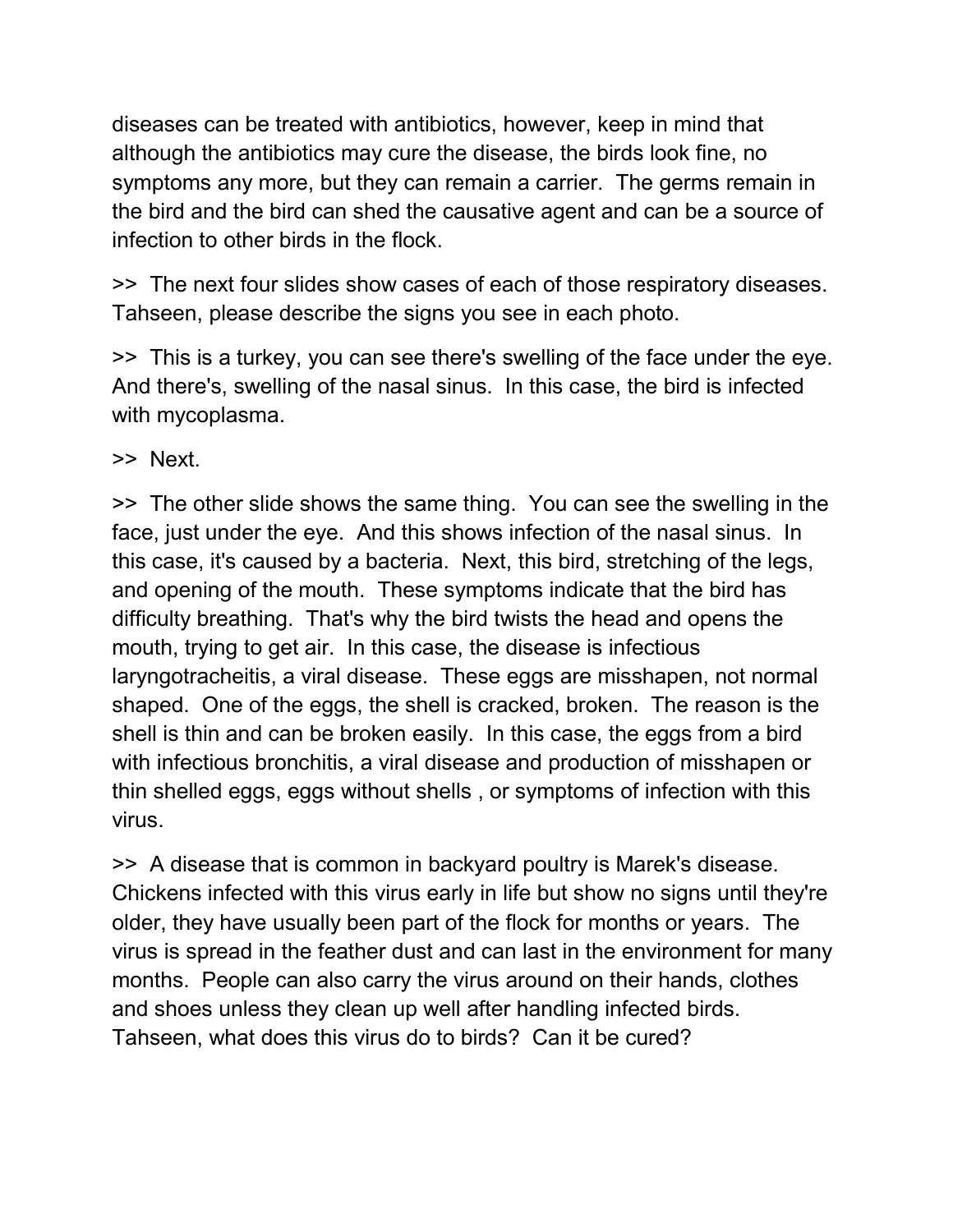>> Marek's disease is common for backyard chickens. As Julie mentioned, it's mainly a disease of chickens and infected chickens share the virus in the dander and can transmit it to other birds in the flock. There are different forms of this disease. But two forms are common. One form is characterized by the presence of tumors, like cancer, and the other form is characterized by damage to the nasal tissues in the body, including nerves, brain, and spinal cord. There are other forms, one is what we call the ocular form, with discoloration of the eye, that's not really common. As far as symptoms, chickens with advanced tumors, or cancer, become lethargic, lose weight, and die.

The other form, can affect the nerves ands sometimes brain and spine cord -- common in backyard chickens. The symptoms start with limping, wobbling when walking, sometimes with a droopy wing, then gradually the symptoms progress to an inability to stand. The bird becomes paralyzed. Classic posture is one leg forward, and the other leg, backward. But this is really not always the case. This posture has been described, you can see the picture, in textbooks, but really you don't always see this. Sometimes the bird is totally paralyzed, cannot stand. Other symptoms is twisting of the neck, but this, again, sometimes, not always the case.

- >> How can this be treated?
- >> Marek's disease, no treatment because it's viral.

>> Bad one. Mike, you don't usually recommend vaccinations for backyard birds except for Marek's disease?

>> Correct. Most of the vaccinations out there for poultry, for a lot of diseases we talked about previously, are not really necessary in backyard birds. Unless you have something like a specific history in the flock, maybe you should vaccinate, or some other specific environmental factor. But with Marek's disease, all backyard birds should get the vaccine. It's challenging in order to get an effective vaccination for Marek's disease. The best type of vaccine requires specific storage, liquid nitrogen, so it's not cost effective. There are vaccines that can be stored at room temperature, not the best but definitely better than doing nothing. With the vaccine, also, it's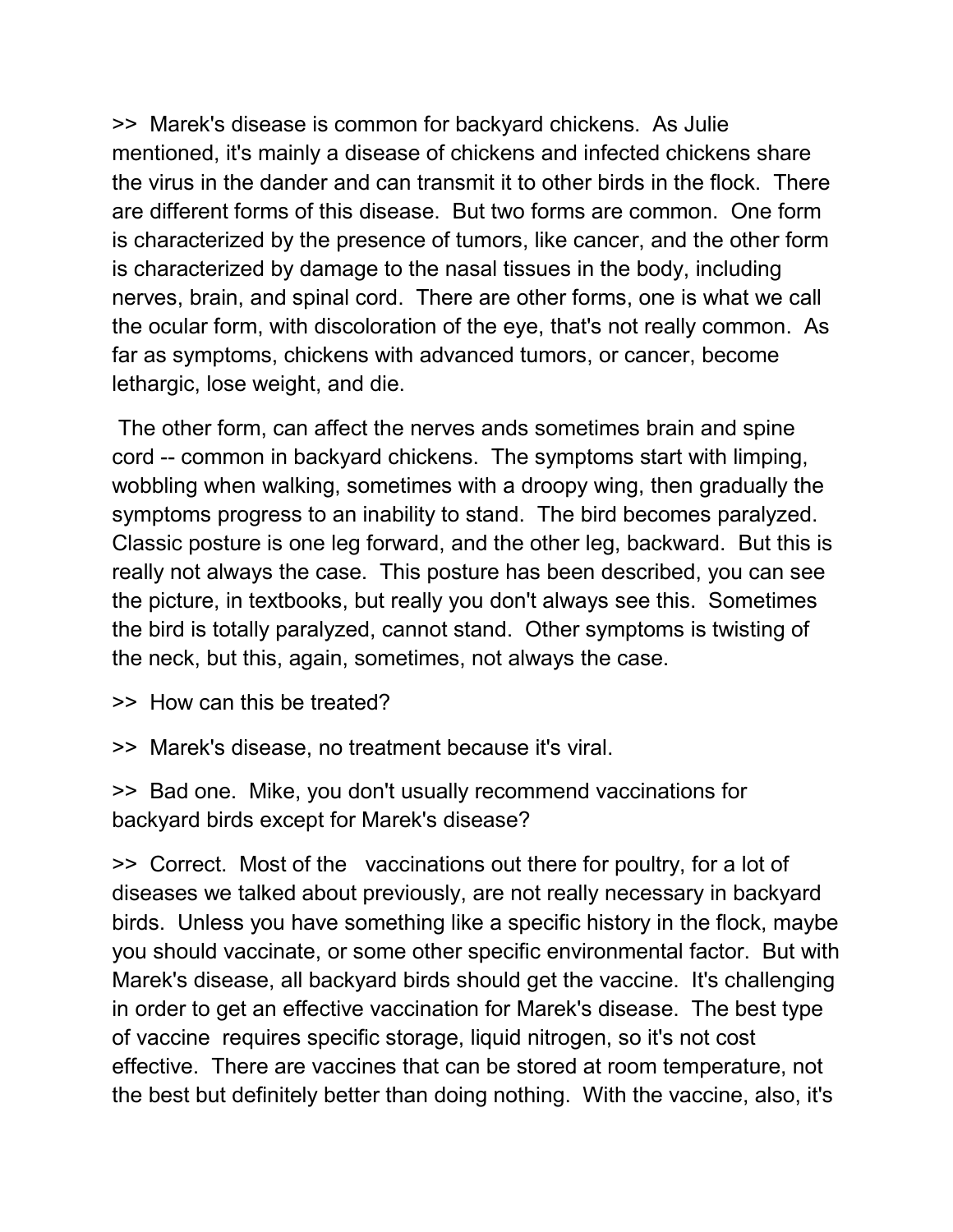challenging, you must get the vaccine in the birds within 4 hours after the birds hatch. Any later than that, the vaccine is most likely not doing any good, whatsoever. If you try to vaccinate all the birds in one clutch, and the vaccine is only good for a couple hours after being mixed, it's best to work with a veterinarian.

Along those lines, a lot of the things we have been talking about, really would be beneficial to have a very good relationship with your veterinarian, that's going to work with your poultry flock. You talked about your biosecurity plan. The veterinarians can be very helpful building the plan that is right for you. We talk about how to recognize a disease getting in the flocks. That's what veterinarians are trained to do, recognize disease. We talked about a lot of the diseases looking similar to each other. Veterinarians can help you determine what disease your bird has and beyond that, do you want to treat, not treat, what will you use? Again, a key factor that veterinarians can help you with.

If you try to treat yourself and don't know what the birds have, you can do more harm than good, developing disease resistant bugs, in the environment. So a good strong veterinary relationship is critical if you're owning backyard birds. Another thing, with Marek's disease, if you're looking online, and trying to research up on Marek's disease there might be online sites that talk about the disease being in birds from about four to 16 weeks of age. With backyard birds, that's definitely not the case. There are many, many cases of Marek's disease, in backyard chickens, for six months, a year, more than a year, so don't be fooled by that, if you see it.

>> Next, we will talk about coccidiosis, another extremely common disease of backyard poultry. It's caused by a parasite in the intestinal tract. Coccidiosis is spread thorough the droppings of infected birds, and they can easily contaminate equipment like transport cages and people can easily become contaminated on clothes and shoes and we can carry it from place to place without knowing it. Tahseen, how would a care taker know birds have coccidiosis? And what should they do?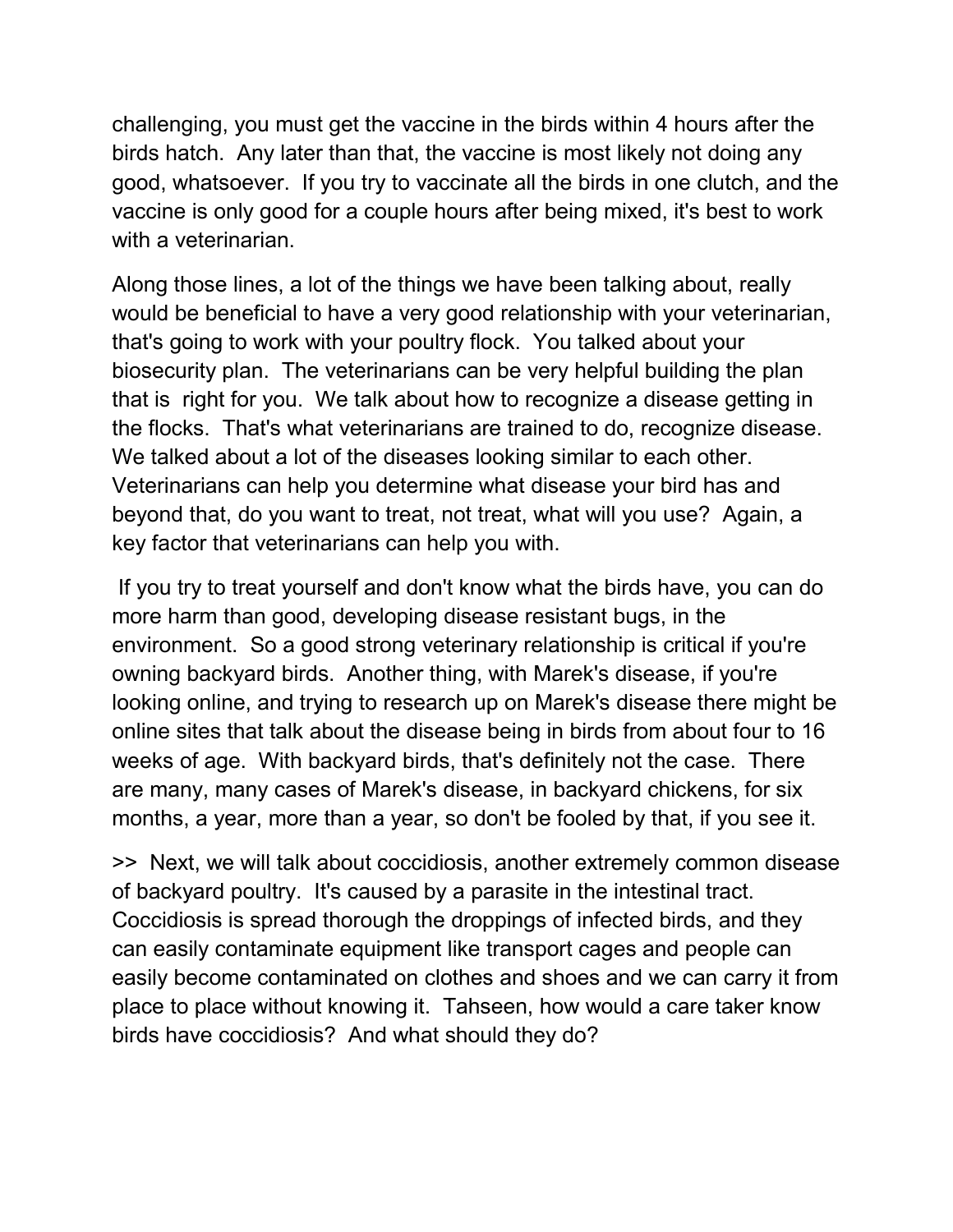>> Let me say something about coccidiosis, first. Coccidiosis is a disease of the intestinal tract caused by a parasite, and there are different kinds of this parasite that infect different areas of the intestinal tract. Infected birds share in the droppings, and other birds ingest, from the environment. The eggs of the parasite need damp areas to become effective, to other birds in the flock. So wet area, for example, around the drinkers, are really a paradise for this parasite. The eggs of the parasite need to develop and need damp areas. As far as symptoms, they're not specific, depending on the type of parasite, which part of the intestine is affected, and also the severity of the infections. With mild cases, you may not see much. But with severe infections you can see anorexia, bloody droppings, lethargy, and there can be heavy death loss. So coccidiosis should not be underestimated. It can cause heavy loss in the flock. The disease is preventable and treatable. The disease can be prevented, there are medications that can be preventive and medications that can treat the disease. Your veterinarian can prescribe medications for the flock and I emphasize that keeping the floor dry, especially around the drinkers, is very important to minimize the spread of the infection.

>> Now we will change the topic to talk about protecting human health through biosecurity. Fortunately, people and poultry don't share many diseases, but there are a few infections people can get from close contact with live poultry. We have been talking about germs that make poultry sick. But salmonellosis can be transmitted from healthy looking poultry to people. Because it's an important illness for people who keep poultry, we will detail the disease and how to prevent it. Worth mentioning, though less common than avian influenza, psittacosis is transmitted from birds to people. Certain strains of avian influenza have been transmitted from birds to people. Tahseen, tell us about salmonellosis.

>> Salmonellosis is a bacterial disease caused by a bacteria, that's common. Wild birds can be infected, and other farm animals, rodents, all these are important source of infection of your flocks with salmonellosis. One thing to remember, in backyard poultry, infected with this, it's usually silent, meaning the birds carry it in their intestines but show no symptoms. This bird sheds in the droppings and can be a source of infection to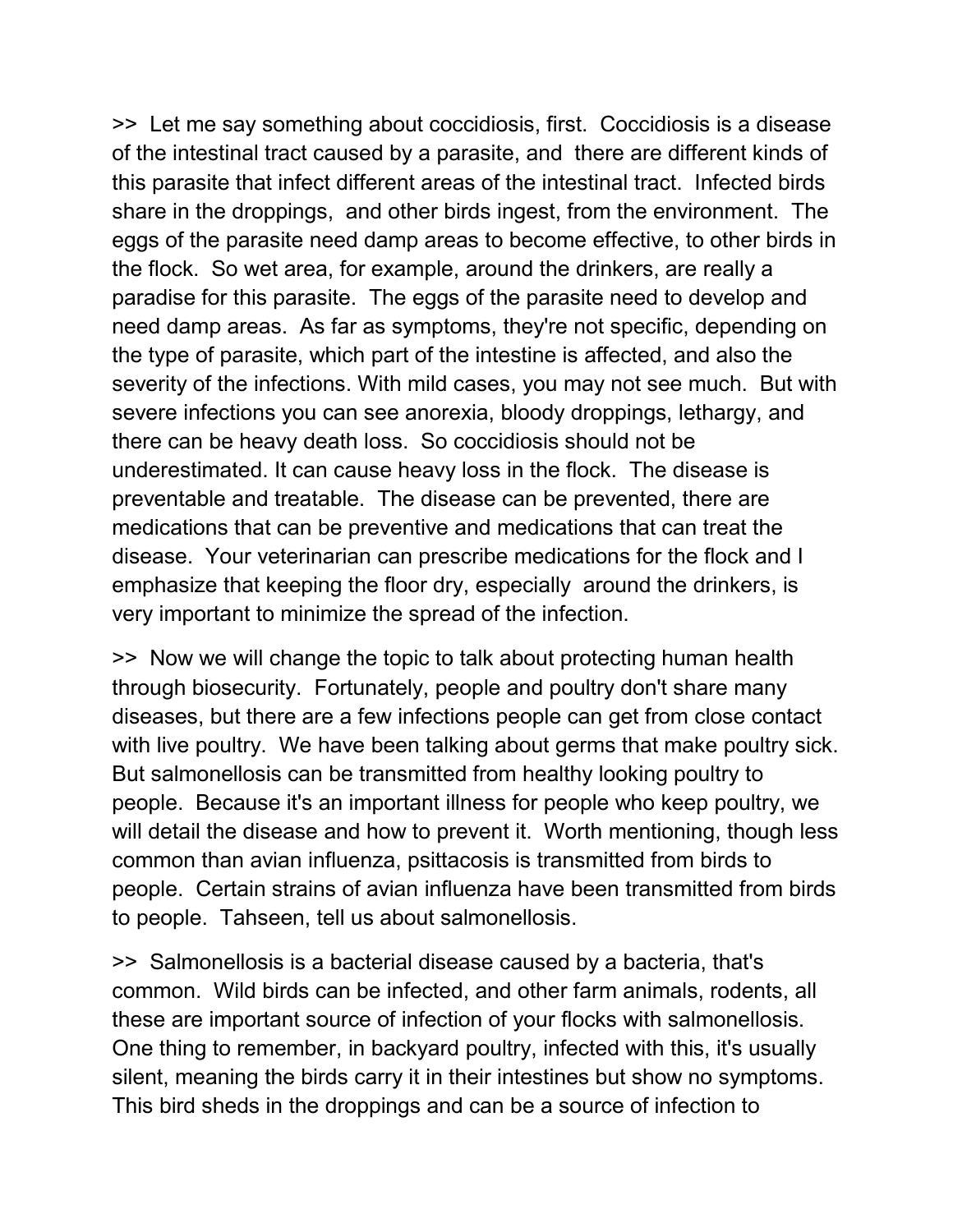humans. Contamination of hands from handling infected birds or working in poultry premises can spread it to humans. The bird can carry it, with no symptoms, but they shed in the droppings and when you handle the birds or work in the premises, you may carry this and can cause infection. Children, elderly people, people are weak immune systems, are especially susceptible to illness from this. As far as prevention, one step you can take, wash your hands after handling birds, and after working in the premises of backyard chickens. We tell people there's one thing you can do to prevent salmonellosis. Wash your hands, wash your hands, wash your hands.

>> Thank you. Next slide, we have, people can have mild cases or severe cases of diarrhea.

>> Actually, for humans, the disease with be serious. Especially in young people and children. And people with weak immune systems and elderly people. It's very important to be careful when you handle birds, when you work with these backyard chickens, extremely important that you wash your hands with soap and warm water to prevent infection.

>> It seems hard to keep kids from picking up those cute chicks to, kiss them but it's truly important, make sure could wash up and don't snuggle to closely. Next, we talk about an outbreak of salmonellosis that occurred, associated with pet poultry in the United States. Mike, can you describe them?

>> Like what Julie and Tahseen talked about, take the pieces of the puzzle, and that's what creates an outbreak. A situation, there's a common source of birds that may have been exposed to it, show no signs, and next thing, people, elderly people, maybe not washing hands properly, then you can end up with something that looks like this. It's a map from the CDC showing the most recent outbreak in 2019.

You can see the number of cases in each state. This is a large outbreak. On the next slide, according to CDC, this was the largest number of people in a given year to become sick from salmonella. Year after year we try get out information how to prevent the disease, getting sick from birds that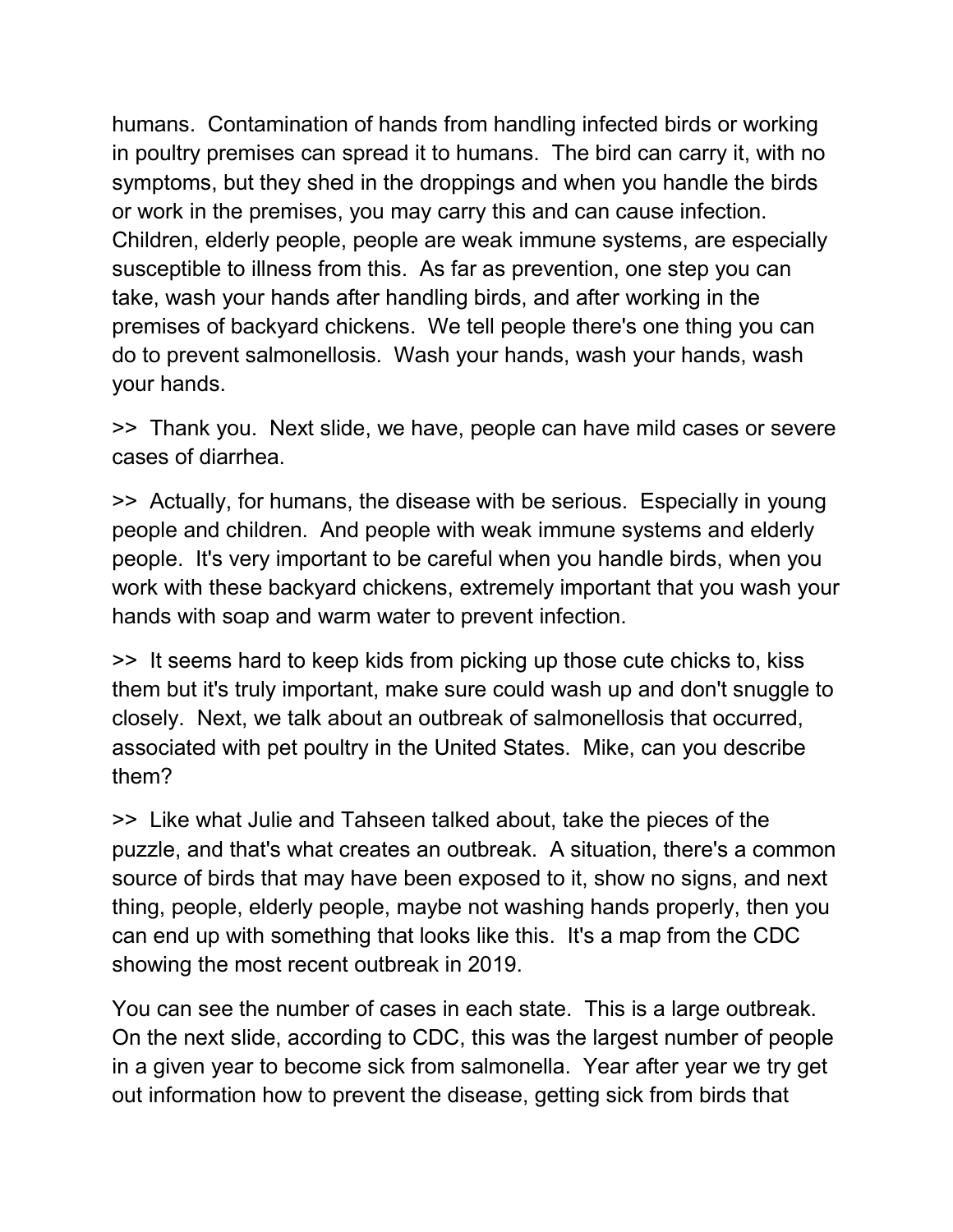silently carry it, yet year after year there's a large number of cases. In this case, the largest number we ever had. Very important to remain very aware, conscientious that, these healthy birds can or disease that's can make you sick.

>> We just covered many ways things can go wrong, but all the diseases can the prevented through biosecurity and managing a flock well by keeping the birds comfortable. We will provide tips on simple measures that anyone can use, to keep birds healthy. A collection of good habits that you follow every day, every time you take care of your flock. It's not possible to completely eliminate all the risks to a backyard flock but you can significantly reduce the major risks and sources of germs to be successful and practical, biosecurity habits should focus on the big risks. Mike what are the big risks? And the steps that small flock keepers it use?

>> Julie, here's a listing of some of the most common risk things that we would consider. Introduction of new birds into an existing flock is a big risk. Wild birds present a risk, basic cleaning and disinfection if things get really dirty, visitors that own poultry themselves can be a problem. Rodents, insects, also, and a stressful environment. For each point, we will talk about them in some depth. Next, new poultry coming into the environment and contact with existing flock. First of all, if you don't have to do this, just don't bring new birds into an existing flock. This is probably the number one reason I see disease breaks that occur in backyard poultry, someone bringing in birds this think about healthy, to existing birds and suddenly everyone gets sick. If you're going to be doing it, I'd use sources from birds that you have some information about, as far as their disease status.

 Flocks that participate in the national improvement plan could be a good source because at least there are some information coming from them. The worst places are things like auctions, swaps, county and state fairs, areas where you have a lot of birds from a lot of environments that are unknown, all coming together, potentially sharing diseases and you bring one back to yours as they can contaminant your flock. If you're bringing birds, I highly recommend you use a quarantine procedure.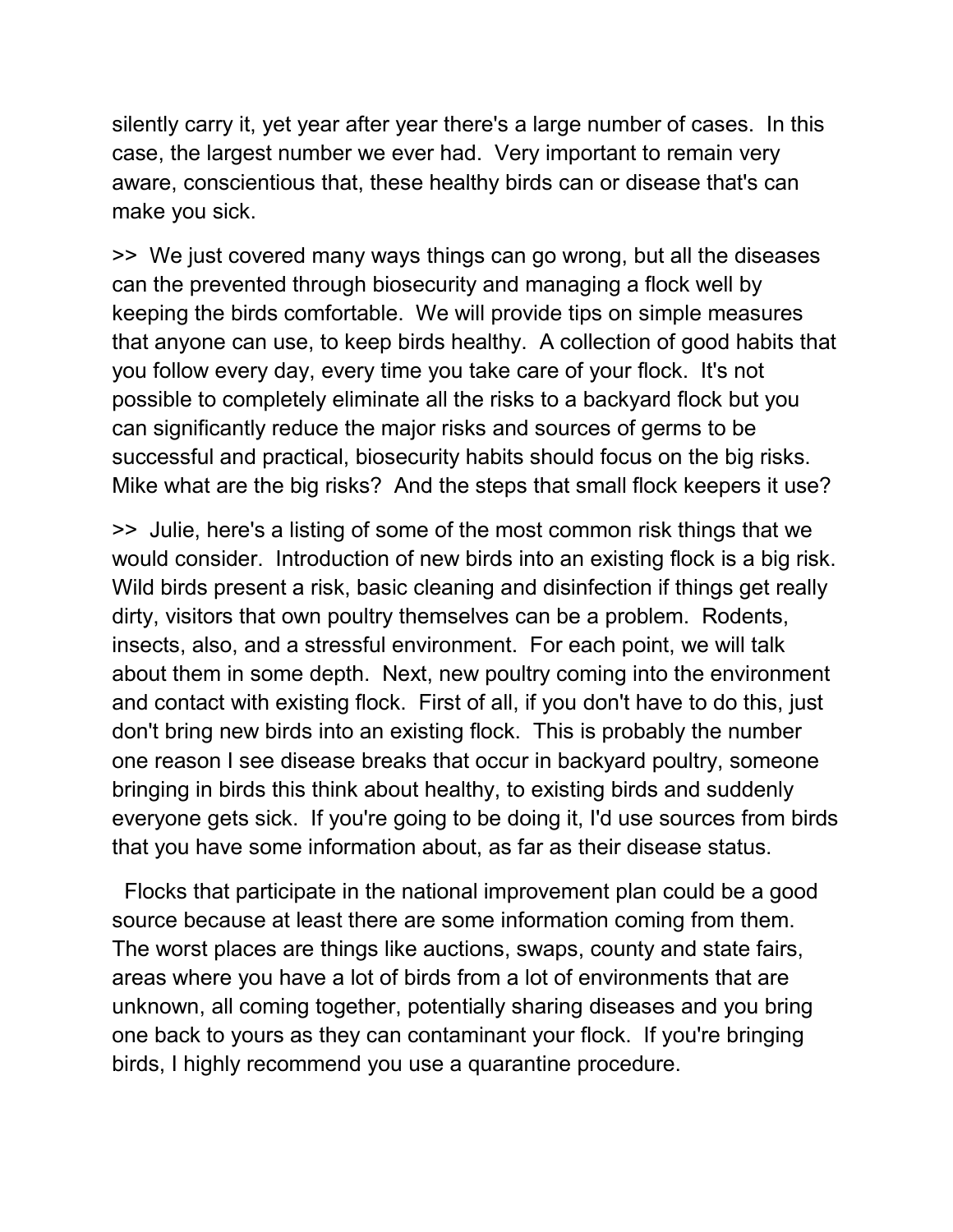This doesn't mean separating just the two groups by chicken wire. It means actually, a physical separation where your old birds are in one area and new birds in a completely separate area. This quarantine should be without any medications, going into the new birds, and then, also you want to have at least the separation for at least thirty days, period of time. You're making sure the new birds are not showing signs after being stressed in a new environment. Next slide, wild birds, if you set up an environment where your poultry are kept that, wild birds will naturally go to, it be a problem. Set up your coup away from ponds, where wild water fowl might be coming in, can be helpful. Spilled feed will attract wild birds, too. So keep things clean, covered up and hopefully only accessible to your poultry. People can use decoys to keep wild burdens away. But they quickly figure out things, if you don't change it up. I recommend that every day or two, you move your scarecrow, changing the clothing on it, putting a hat on, even if it's just a fake owl, moving it around will help keep the birds away. Next, cleaning and disinfection.

Remember, if you use disinfectant, it typically won't work with organic material. So anything like poop, feathers, stuff, really need to be cleaned up before you put your disinfectant on. The waters here, you can see the water is green. It should never be green. It's a sure sign that these waters need to be cleaned more frequently. Your clothing, equipment, especially if birds are in quarantine, definitely, disinfect, and regularly wash your hands. Visitors. Often, people like to relate to other people who own backyard poultry. We like to share our coup design, but this can be risky. Your friend might have a disease they can accidentally bring, or vice versa. So, if you can avoid visitors that, that's the best thing but if you have visitors, make sure they have a really good idea about biosecurity, clean shoes, clothes, and shower after going back and forth between the two flocks.

Next slide, we will talk about insects and rodents. A lot of things we talked about with wild birds, the same type of stuff here with rodent activity. Keeping things clean, keeping things like easy feeding and watering areas for rodents, is a good idea. Mitigate against the rodents want to coming get rid of hiding spots, tall grass, rodents like to make nests and hide out. So keeping a tidy environment around your coup, that goes a long way to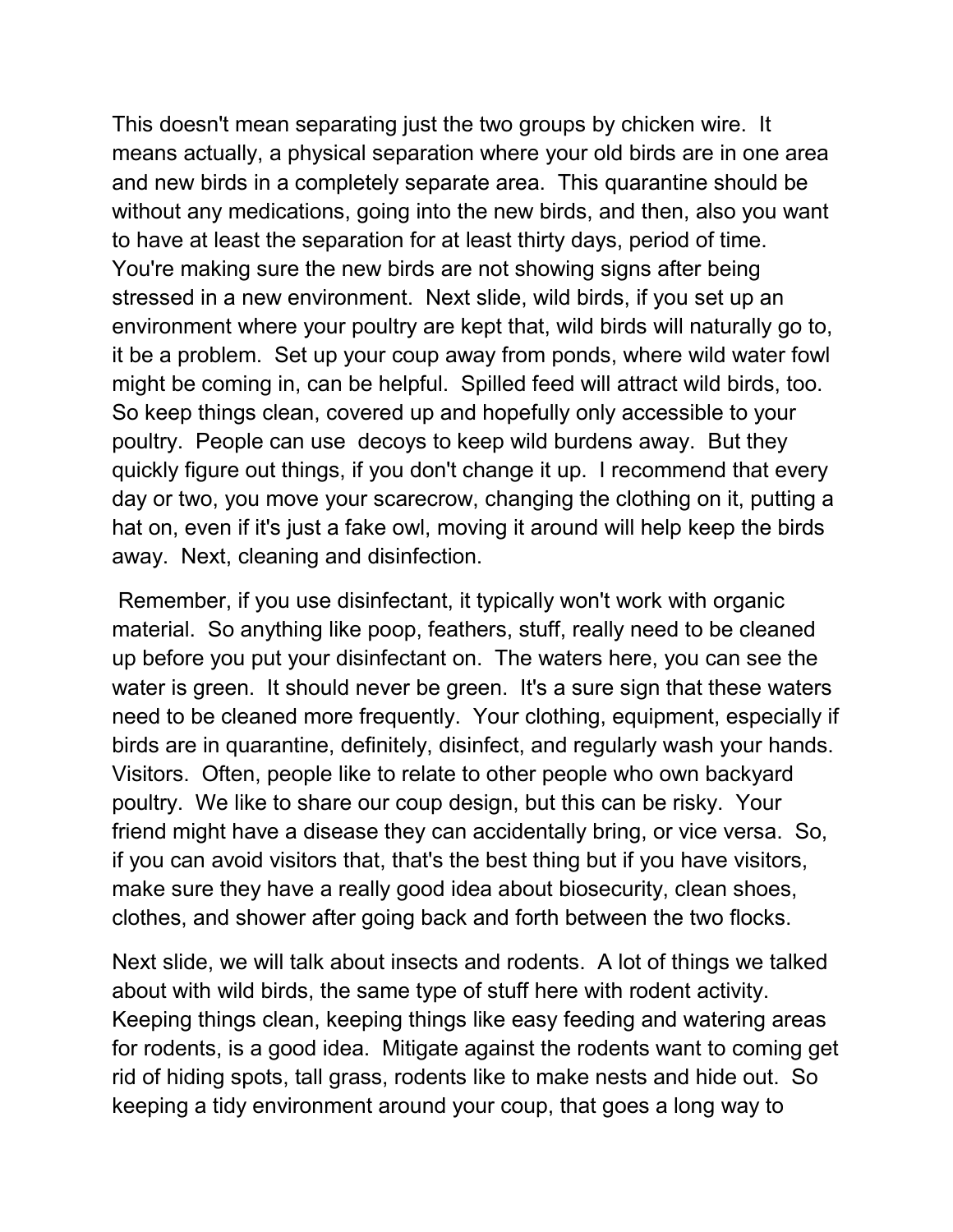prevent from rodents and insects. If you have problems, you can use traps and bait station, but they must be maintained properly. This station has no bait at all. It's filled with debris that's not helpful and can be bedding material for rodents. I've opened up a bait station and found a family of baby mice living in the bait station. That's not a well maintained station. That's doing more harm than good, so be smart. Maintain them properly. With that, I will pass it pack to Julie.

>> These are tips anybody can use. I'd like to share steps I use. Not only introducing germs, but spreading disease within the flock. I also recommend quarantine for new birds. I use the 30-30 rule. Keep the quarantined birds 30 feet away from other birds, and for 30 days, at least. Many backyard flocks have not only chickens, but other types of poultry. Often, birds of different ages, from baby to adult birds, it's good to keep your types and ages of poultry separate, like separated pens for chickens and ducks, and keep the babies separated from the adults, especially important for preventing Marek's disease from spreading. I start my route from the youngest to oldest, starting with the babies in the brooder. Finally, I leave quarantined birds until last and take care of sick birds after everyone else so I can't track disease throughout the flock. Then, I go back, I do not go back to the flock until I have showered and put on clean clothes. Comfortable birds are more likely to be able to fend off disease than stressed birds. Birds are comfortable when they live low stress lives, good food, clean water, not constantly worried about predators, and have a safe, darkened place to sleep at night. If something should get through your good care and defenses, and you see signs of illness, there are places to go for help. Tahseen, your laboratory is an important resource. What are the options for getting help for sick chickens?

>> I want to mention one thing. If you start to have death losses in your flock, don't wait. Very important to get diagnosis, early diagnosis will minimize the death losses, and some diseases are treatable. So when you start to lose one bird, then another tomorrow, please don't wait until you lose 50% of the flock. Act quickly. There are several options to get a correct diagnosis. You may contact an experienced veterinarian, and contact the veterinarian diagnostic lab in your state, which usually can do